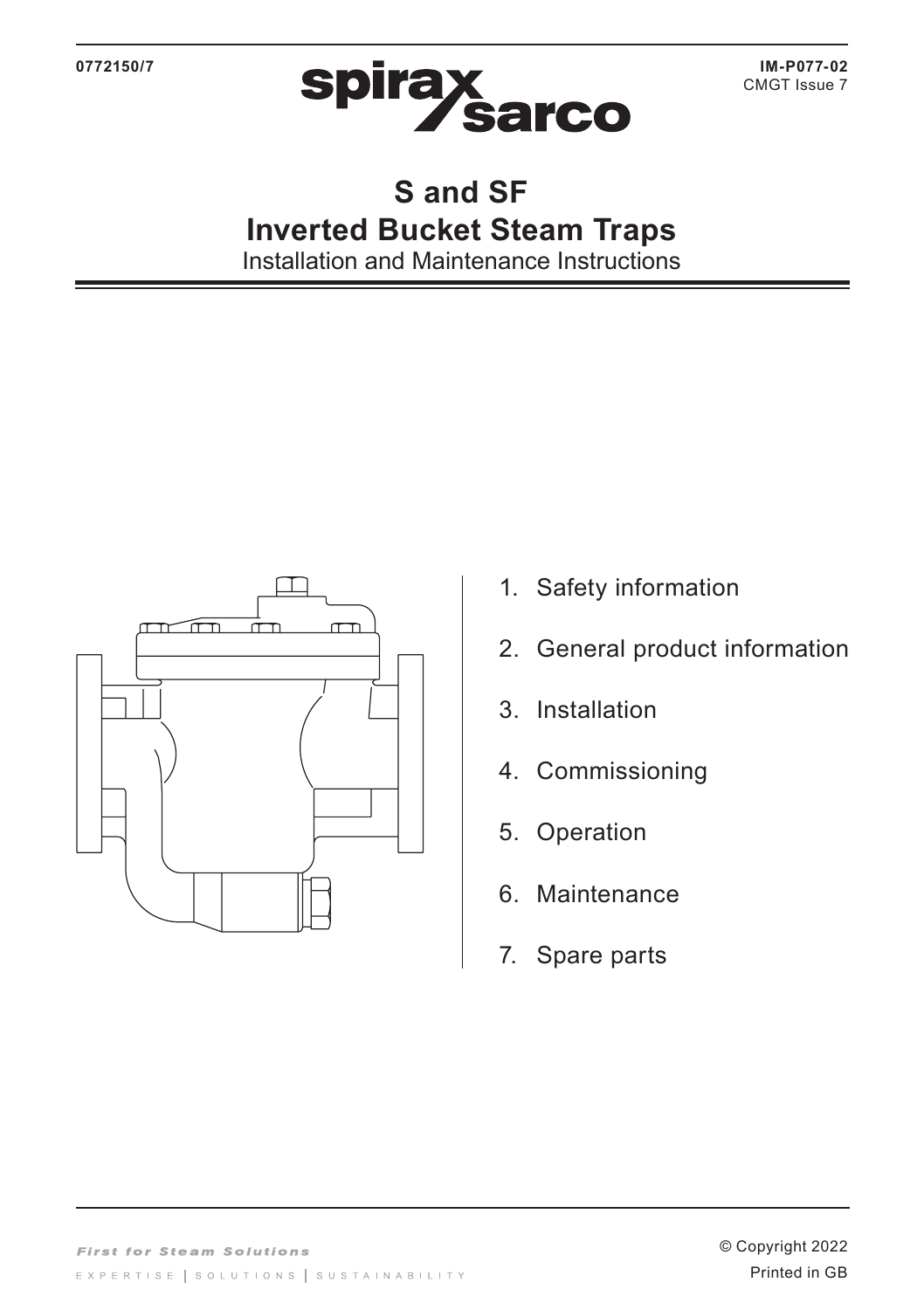# **1. Safety information**

**Safe operation of this product can only be guaranteed if it is properly installed, commissioned, used and maintained by qualified personnel (see Section 1.11 ) in compliance with the operating instructions. General installation and safety instructions for pipeline and plant construction, as well as the proper use of tools and safety equipment must also be complied with.**

## **1.1 Intended use**

**Referring to the Installation and Maintenance Instructions, name-plate and Technical Information Sheet, check that the product is suitable for the intended use/application. The product listed below** 

**complies with the requirements of the EU Pressure Equipment Directive/UK Pressure Equipment (Safety) Regulations and carries the**  $\epsilon$  **mark when so required.** 

**The product falls within the following Pressure Equipment Directive categories:**

| l Product | Group 2<br>Gases | Group 2<br>Liquids |
|-----------|------------------|--------------------|
| IS and SF | <b>SEP</b>       | <b>SEP</b>         |

- **i) The product has been specifically designed for use on steam, air or water/condensate which are in Group 2 of the above mentioned Pressure Equipment Directive. The products' use on other fluids may be possible but, if this is contemplated, Spirax Sarco should be contacted to confirm the suitability of the product for the application being considered.**
- **ii) Check material suitability, pressure and temperature and their maximum and minimum values. If the maximum operating limits of the product are lower than those of the system in which it is being fitted, or if malfunction of the product could result in a dangerous overpressure or overtemperature occurrence, ensure a safety device is included in the system to prevent such over-limit situations.**
- **iii) Determine the correct installation situation and direction of fluid flow.**
- **iv) Spirax Sarco products are not intended to withstand external stresses that may be induced by any system to which they are fitted. It is the responsibility of the installer to consider these stresses and take adequate precautions to minimise them.**
- **v) Remove protection covers from all connections before installation.**

## **1.2 Access**

**Ensure safe access and if necessary a safe working platform (suitably guarded) before attempting to work on the product. Arrange suitable lifting gear if required.**

## **1.3 Lighting**

**Ensure adequate lighting, particularly where detailed or intricate work is required.**

## **1.4 Hazardous liquids or gases in the pipeline**

**Consider what is in the pipeline or what may have been in the pipeline at some previous time. Consider: flammable materials, substances hazardous to health, extremes of temperature.**

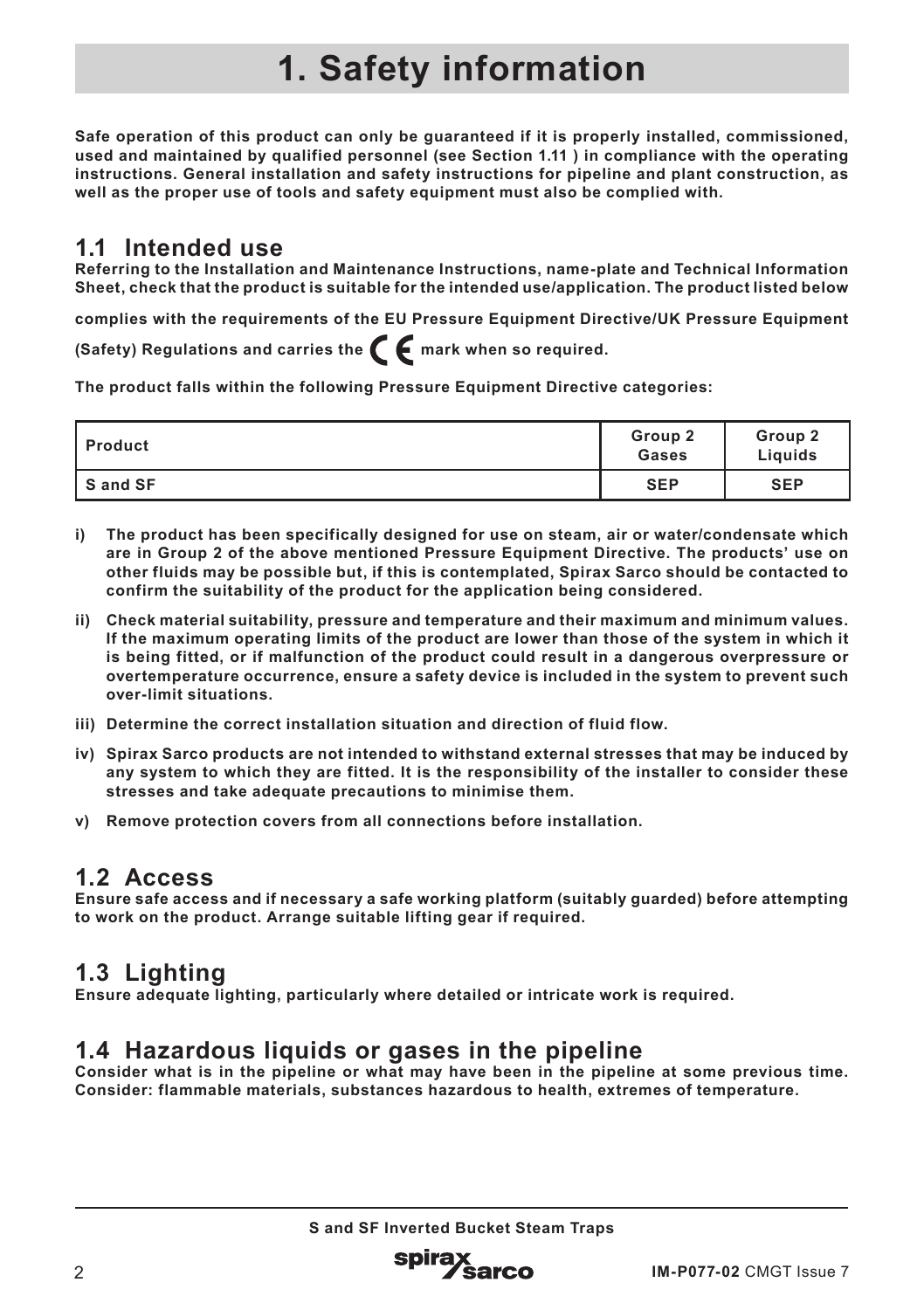## **1.5 Hazardous environment around the product**

**Consider: explosion risk areas, lack of oxygen (e.g. tanks, pits), dangerous gases, extremes of temperature, hot surfaces, fire hazard (e.g. during welding), excessive noise, moving machinery.**

## **1.6 The system**

**Consider the effect on the complete system of the work proposed. Will any proposed action (e.g. closing isolation valves, electrical isolation) put any other part of the system or any personnel at risk?**

**Dangers might include isolation of vents or protective devices or the rendering ineffective of controls or alarms. Ensure isolation valves are turned on and off in a gradual way to avoid system shocks.**

## **1.7 Pressure systems**

**Ensure that any pressure is isolated and safely vented to atmospheric pressure. Consider double isolation (double block and bleed) and the locking or labelling of closed valves. Do not assume that the system has depressurised even when the pressure gauge indicates zero.**

## **1.8 Temperature**

**Allow time for temperature to normalise after isolation to avoid danger of burns.**

## **1.9 Tools and consumables**

**Before starting work ensure that you have suitable tools and /or consumables available. Use only genuine Spirax Sarco replacement parts.**

## **1.10 Protective clothing**

**Consider whether you and/or others in the vicinity require any protective clothing to protect against the hazards of, for example, chemicals, high/low temperature, radiation, noise, falling objects, and dangers to eyes and face.**

### **1.11 Permits to work**

**All work must be carried out or be supervised by a suitably competent person. Installation and operating personnel should be trained in the correct use of the product according to the Installation and Maintenance Instructions.**

**Where a formal 'permit to work' system is in force it must be complied with. Where there is no such system, it is recommended that a responsible person should know what work is going on and, where necessary, arrange to have an assistant whose primary responsibility is safety. Post 'warning notices' if necessary.**

## **1.12 Handling**

**Manual handling of large and/or heavy products may present a risk of injury. Lifting, pushing, pulling, carrying or supporting a load by bodily force can cause injury particularly to the back. You are advised to assess the risks taking into account the task, the individual, the load and the working environment and use the appropriate handling method depending on the circumstances of the work being done.**

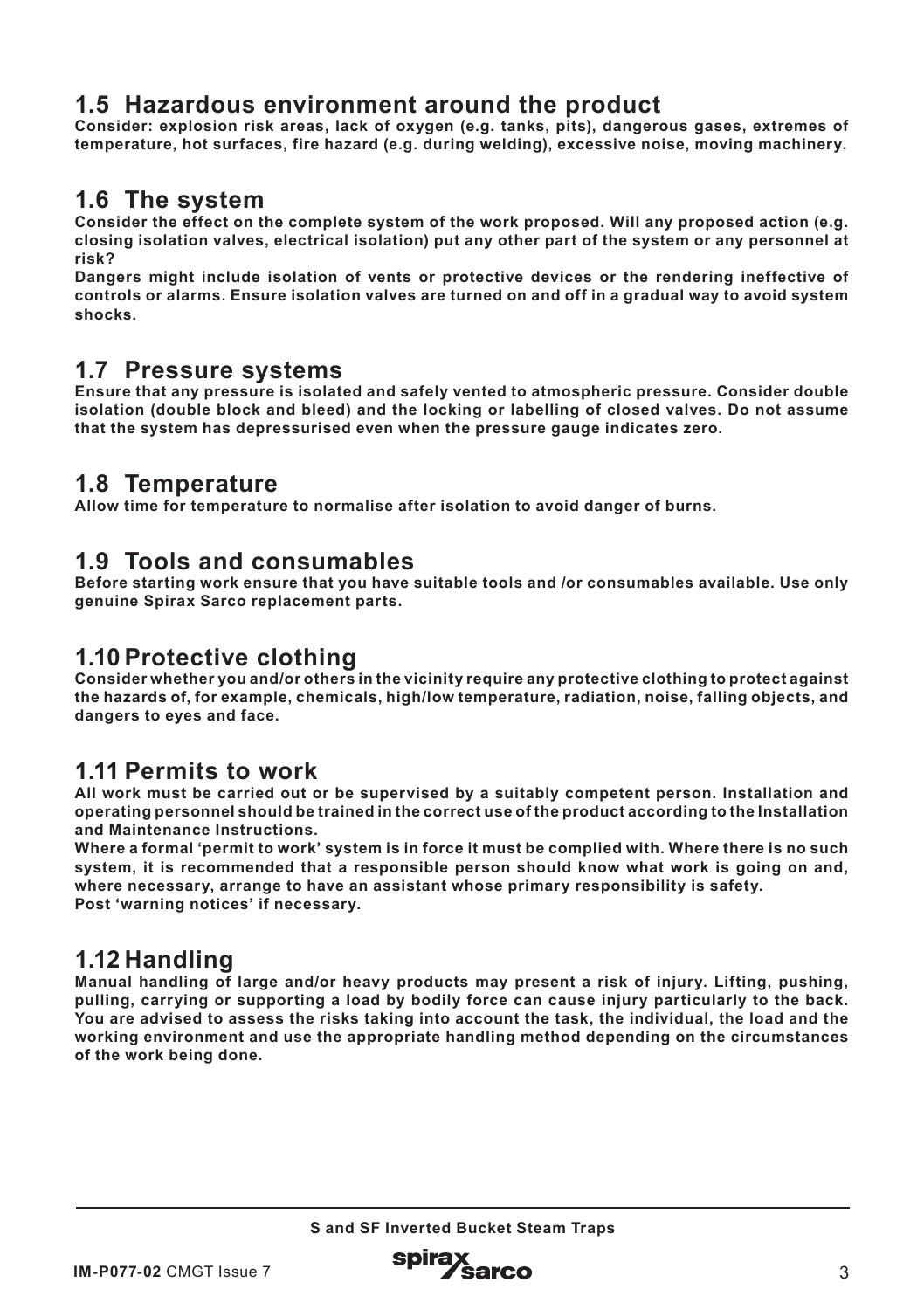## **1.13 Residual hazards**

**In normal use the external surface of the product may be very hot. If used at the maximum permitted operating conditions the surface temperature of some products may reach temperatures in excess of 425 °C (797 °F).**

**Many products are not self-draining. Take due care when dismantling or removing the product from an installation (refer to 'Maintenance instructions').**

## **1.14 Freezing**

**Provision must be made to protect products which are not self-draining against frost damage in environments where they may be exposed to temperatures below freezing point.**

### **1.15 Disposal**

**Unless otherwise stated in the Installation and Maintenance Instructions, this product is recyclable and no ecological hazard is anticipated with its disposal providing due care is taken.**

## **1.16 Returning products**

**Customers and stockists are reminded that under EC Health, Safety and Environment Law, when returning products to Spirax Sarco they must provide information on any hazards and the precautions to be taken due to contamination residues or mechanical damage which may present a health, safety or environmental risk. This information must be provided in writing including Health and Safety data sheets relating to any substances identified as hazardous or potentially hazardous.**

## **1.17 Working safely with cast iron products on steam**

**Cast iron products are commonly found on steam and condensate systems. If installed correctly using good steam engineering practices, it is perfectly safe. However, because of its mechanical properties, it is less forgiving compared to other materials such as SG iron or carbon steel. The following are the good engineering practices required to prevent waterhammer and ensure safe working conditions on a steam system.**

## **Safe Handling**

Cast Iron is a brittle material. If the product is dropped during installation and there is any risk of damage the product should not be used unless it is fully inspected and pressure tested by the manufacturer.



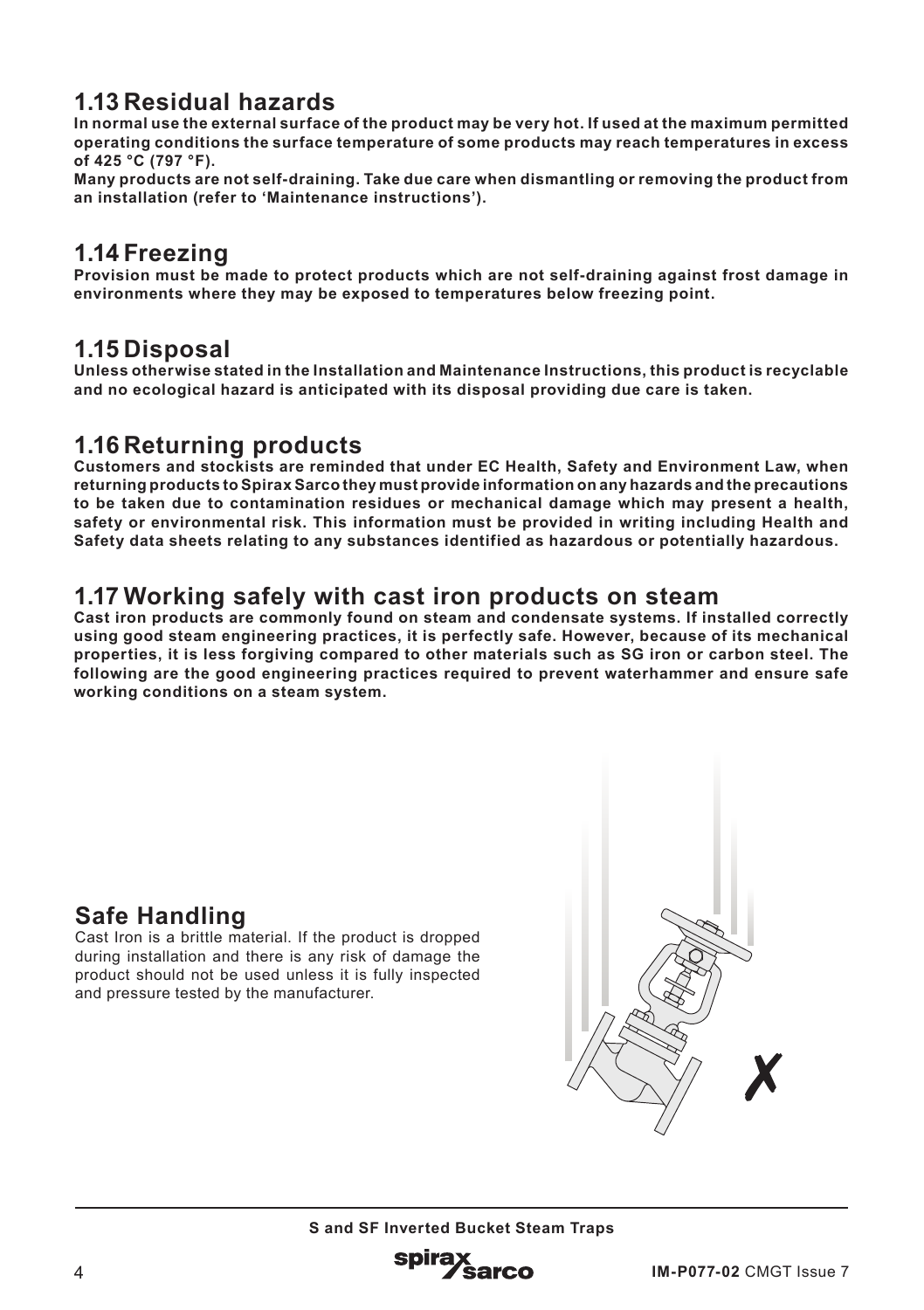#### **Prevention of waterhammer**

Steam trapping on steam mains:



**Steam Mains - Do's and Don'ts:**

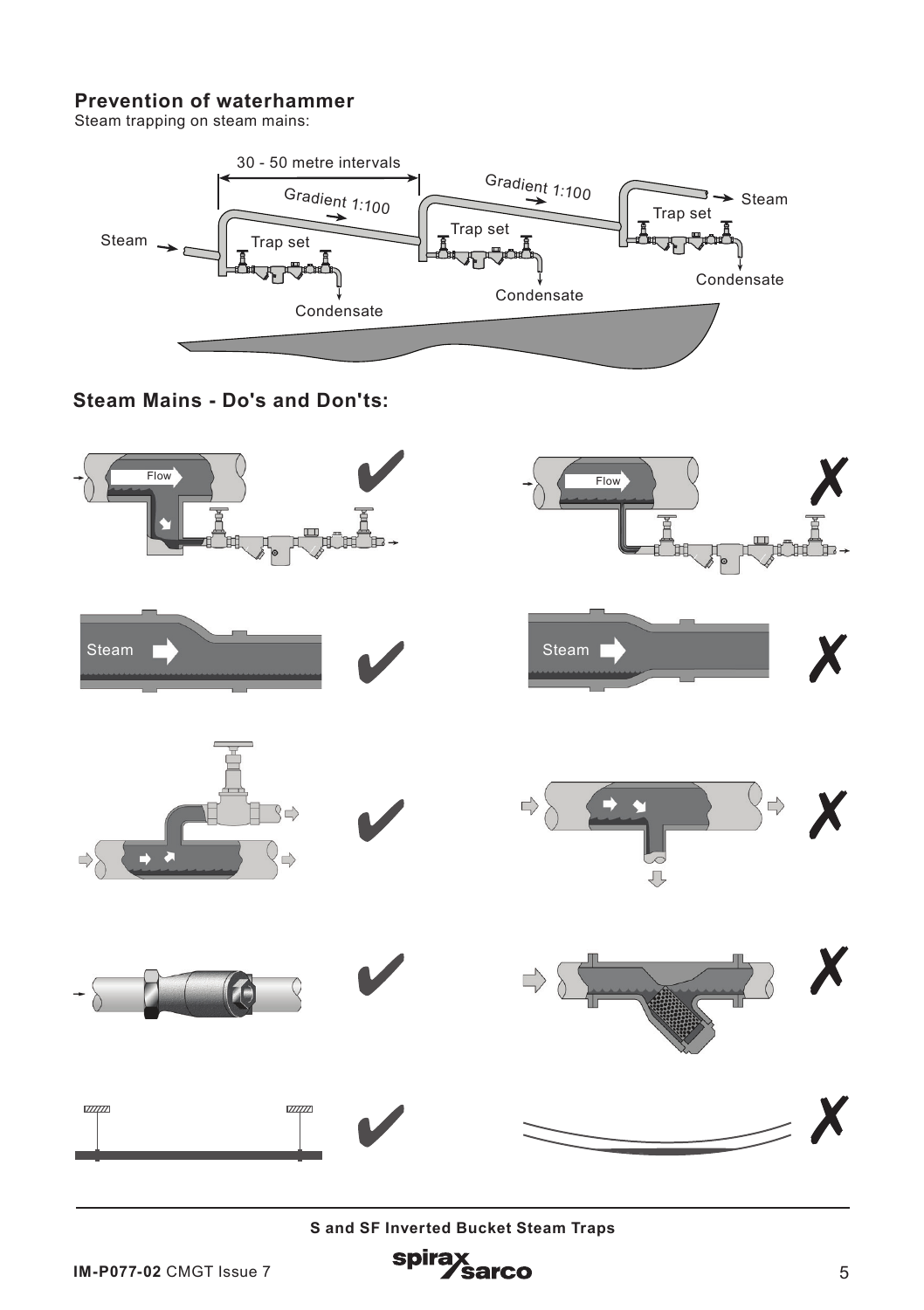### **Prevention of tensile stressing**

Pipe misalignment:





1

5

4

2 8

**Installing products or re-assembling after maintenance:**



Do not over tighten. Use correct torque figures. Flange bolts should be gradually tightened across diameters to ensure even load and alignment.

6

3

7



1

4  $\sim$  2

3

**S and SF Inverted Bucket Steam Traps**

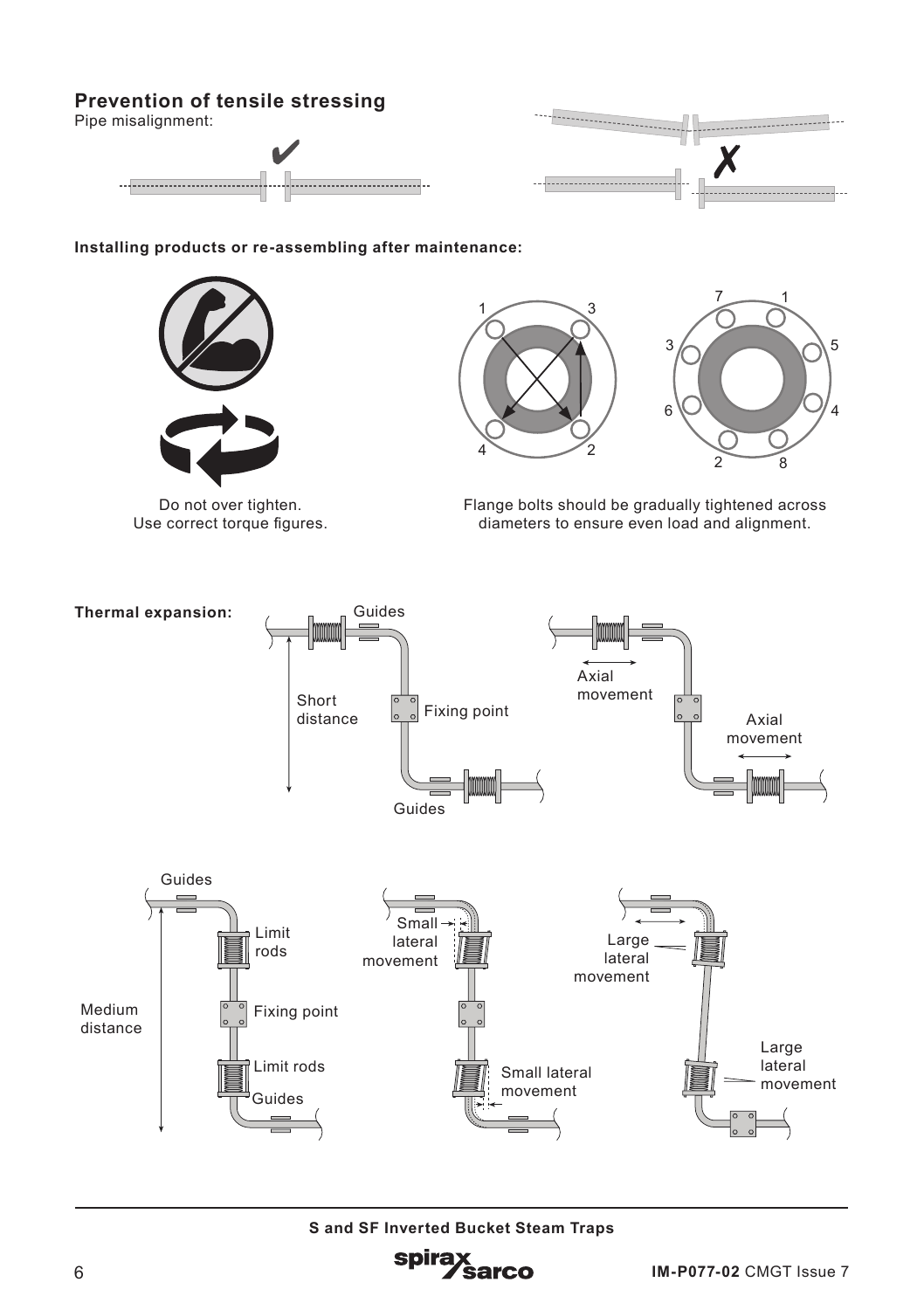## **2. General product information**

## **2.1 Description**

The S series is a maintainable cast iron inverted bucket steam trap with screwed in-line connections and integral strainer. The SF series has integral flanged connections and integral strainer.

**Note**: For additional information see the following Technical Information Sheet: TI-P077-01.

### **2.2 Sizes and pipe connections**

½" - SA, ¾" - SB, 1" - SC, 1½" - SD Screwed BSP and NPT. DN15 - SFA, DN20 - SFB, DN25 - SFC, DN40 - SFD. Standard flange EN 1092 PN16.

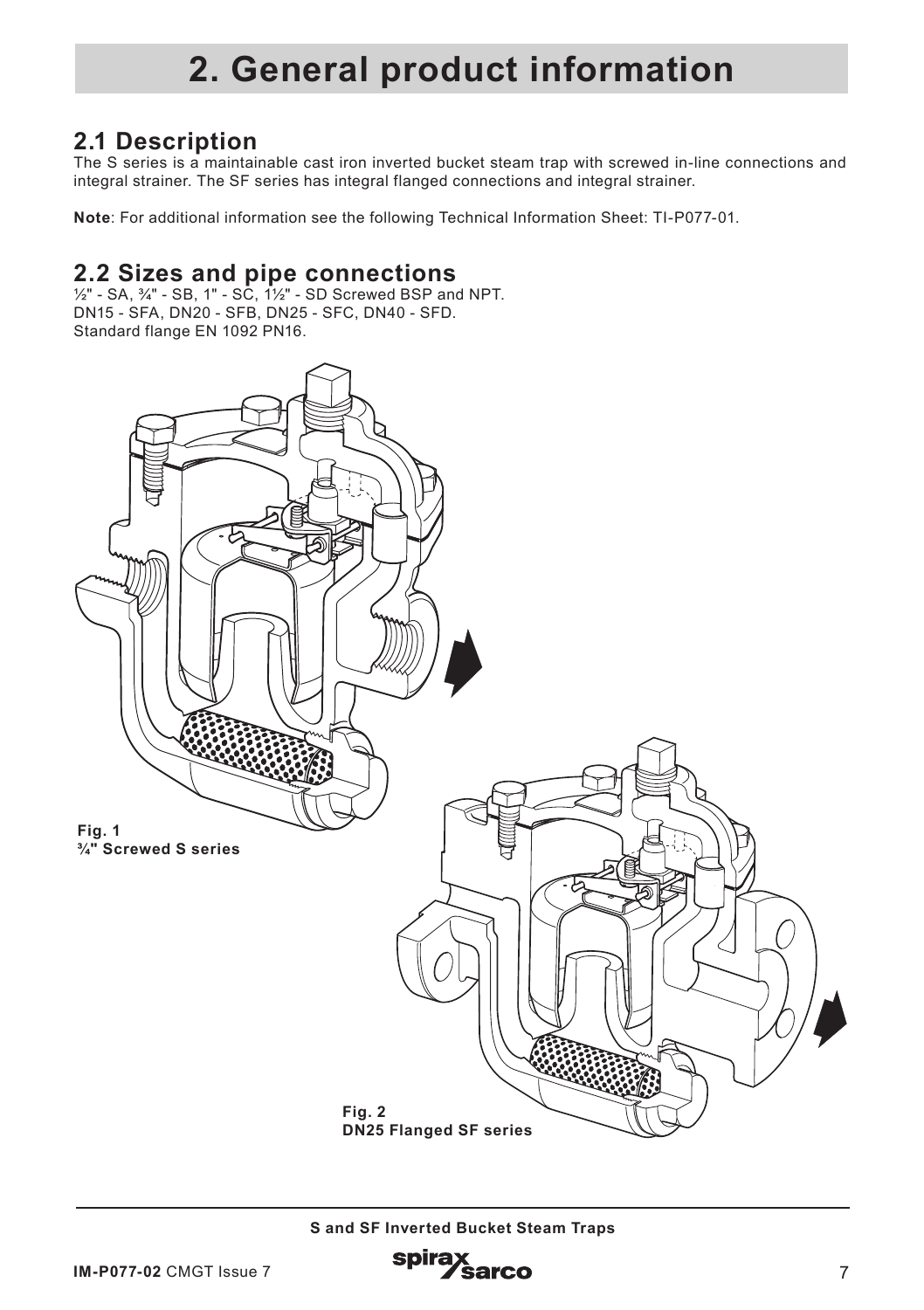## **2.3 Limiting conditions (ISO 6552)**

**Note:** Maximum operating conditions depend on the selected orifice size.

| Body design conditions                                  |                               | <b>PN16</b> |                          |
|---------------------------------------------------------|-------------------------------|-------------|--------------------------|
| <b>PMA</b>                                              | Maximum allowable pressure    | 16 bar q    | $(232 \text{ psi } q)$   |
| <b>TMA</b>                                              | Maximum allowable temperature | 300 °C      | (572 °F)                 |
| <b>PMO</b>                                              | Maximum operating pressure    | 13 bar q    | $(188.5 \text{ psi } q)$ |
| TMO                                                     | Maximum operating temperature | 300 °C      | (572 °F)                 |
| Designed for a maximum cold hydraulic test pressure of: |                               | 24 bar q    | $(348 \text{ psi } q)$   |

## **2.4 Operating range**



The product **must not** be used in this region.

**\***PMO Maximum operating pressure 13 bar g (188.5 psi g).

| <b>Screwed</b>  | 4 bar           | 8 bar           | 12 bar           | <b>Flanged</b> | 4 bar | 8 bar            | 12 bar            |
|-----------------|-----------------|-----------------|------------------|----------------|-------|------------------|-------------------|
| $\frac{1}{2}$ " | SA4             | SA <sub>8</sub> | <b>SA12</b>      | <b>DN15</b>    | SFA4  | SFA <sub>8</sub> | SFA <sub>12</sub> |
| $\frac{3}{4}$ " | SB4             | SB <sub>8</sub> | <b>SB12</b>      | <b>DN20</b>    | SFB4  | SFB <sub>8</sub> | SFB <sub>12</sub> |
| 1"              | SC <sub>4</sub> | SC <sub>8</sub> | SC <sub>12</sub> | <b>DN25</b>    | SFC4  | SFC <sub>8</sub> | SFC <sub>12</sub> |
| $1\frac{1}{2}$  | SD <sub>4</sub> | SD <sub>8</sub> | SD <sub>12</sub> | <b>DN40</b>    | SFD4  | SFD <sub>8</sub> | SFD <sub>12</sub> |

#### ∆ **PMX - Maximum differential pressure**

## **2.5 Materials of construction**

The S and SF series inverted bucket traps are manufactured in cast iron with stainless steel internals.

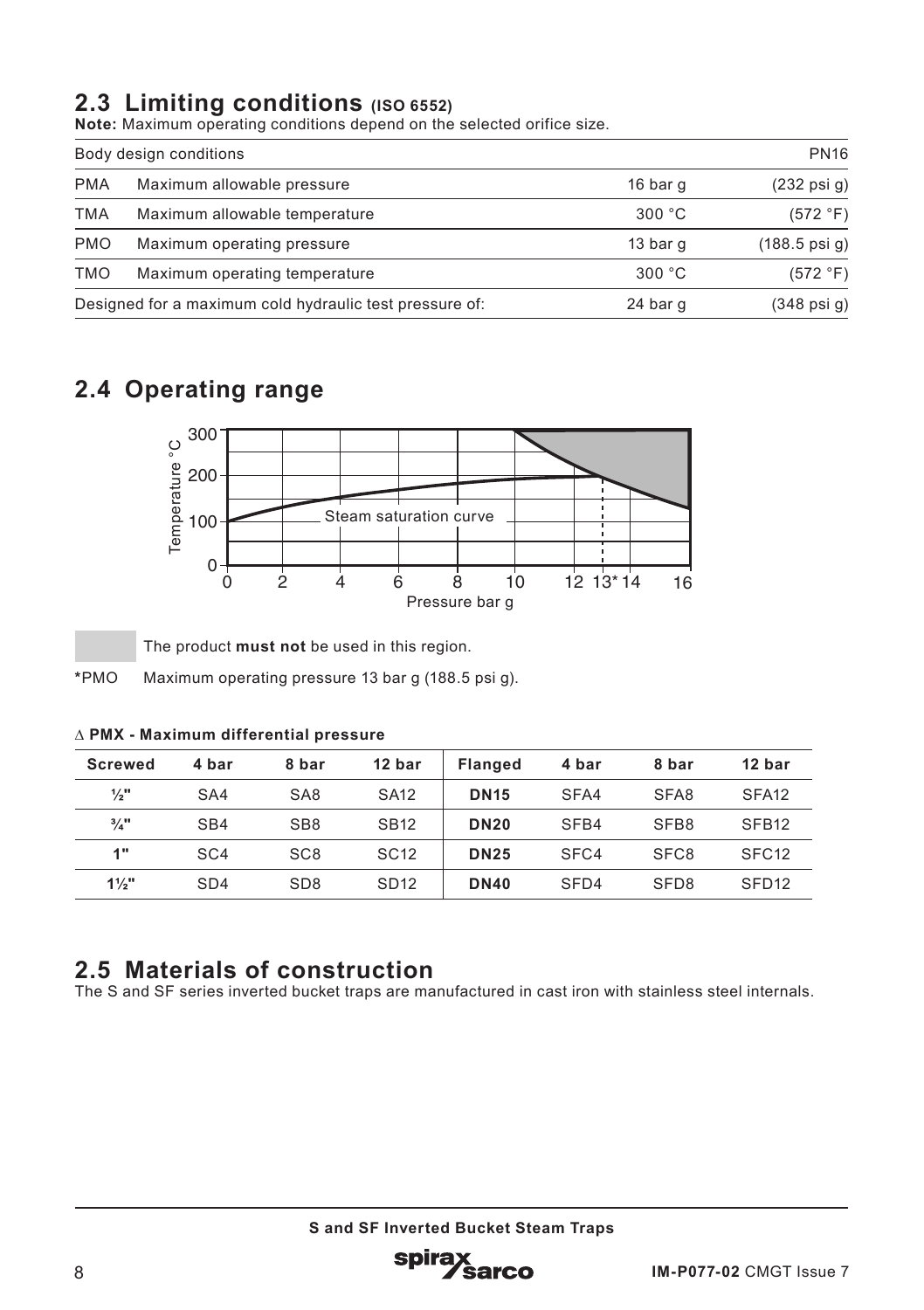# **3. Installation**

#### **Note: Before actioning any installation observe the 'Safety information' in Section 1.**

Referring to the Installation and Maintenance Instructions, name-plate and Technical Information Sheet, check that the product is suitable for the intended installation.

- **3.1** Check materials, pressure and temperature and their maximum values. If the maximum operating limit of the product is lower than that of the system in which it is being fitted, ensure that a safety device is included in the system to prevent overpressurisation.
- **3.2** Determine the correct installation situation and the direction of fluid flow.
- **3.3** Remove protective covers from all connections.
- **3.4** The trap must be installed with the body upright so that the bucket is rising and falling vertically. When superheat conditions exist the trap body may need to be primed with water prior to steam being turned on to avoid steam blowing through the trap.
- **3.5** Inverted bucket steam traps do not permit rapid release of air. On process applications, in particular, this can lead to slow warm-up times and waterlogging of the steam space. A separate external air vent is therefore required in parallel to vent air efficiently. Any bypass should be positioned above the trap. If it is below, and is leaking or left open, the waterseal could be blown away leading to steam wastage. Where inverted bucket traps are fitted in exposed conditions the possibility of freezing damage can be reduced by thermal insulation.
- **3.6** Traps must be installed in a horizontal pipeline. The inlet of the trap should be below the drain point of the plant being drained, so that a waterseal can be maintained around the open end of the bucket. A small drop leg should preceed the trap - typically 150 mm (6").
- **3.7** Where the trap discharges into a closed condensate return system or where there is a lift at the trap, a check valve should be fitted downstream of the trap.
- **3.8** If the trap has to be installed at a higher point than the drainage point then a small bore riser into a 'U' seal should be used. A check valve should be fitted before the trap to prevent the loss of the internal waterseal.
- **3.9** If the trap has to be installed on a superheated steam system application, then a non return valve should be fitted on the trap inlet, to prevent the trap from losing its waterseal.

Priming of the trap with water may be required before commissioning.

**3.10** When welding the trap into the pipeline, this should be carried out by the electric arc process. If it is installed in exposed positions, considerations should be given to insulating the trap.

**Note:** If the trap is to discharge to atmosphere ensure it is to a safe place, the discharging fluid may be at a temperature of 100 °C (212 °F).

# **4. Commissioning**

After installation or maintenance ensure that the system is fully functioning. Carry out tests on any alarms or protective devices.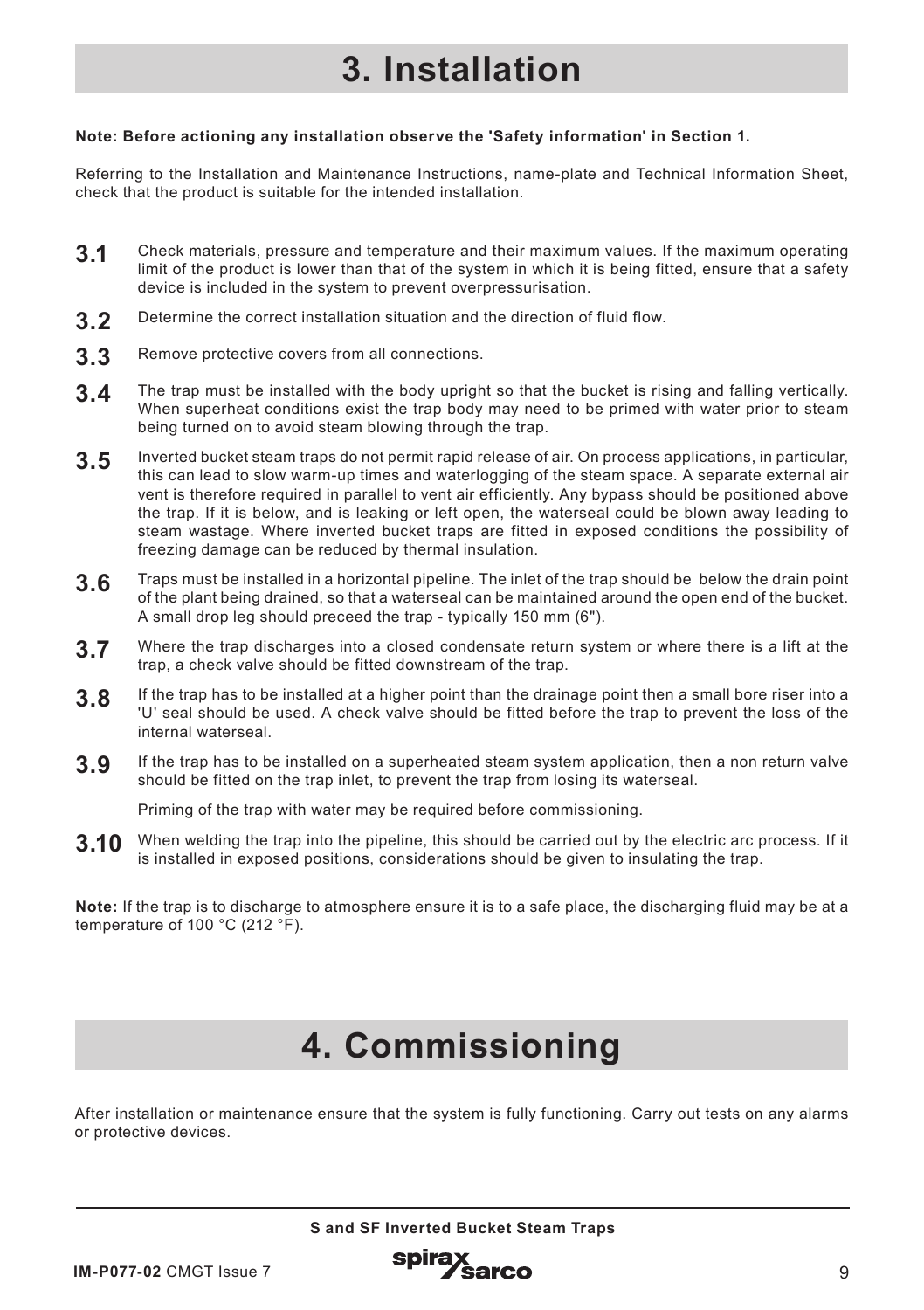# **5. Operation**

Under most conditions the trap will discharge condensate with a blast type action. Under low load and/or low pressure applications the discharge may tend to 'dribble'. Condensate is discharged at steam temperature so due care must be given to the site of the discharge.

# **6. Maintenance**

**Note: Before actioning any maintenance programme observe the 'Safety information' in Section 1.**

## **Warning**

**The body/cover gasket and strainer cap gaskets contain a thin stainless steel support ring which may cause physical injury if not handled and disposed of carefully.**

## **6.1 General information**

Before undertaking any maintenance on the trap it must be isolated from both the supply line and return line and any pressure allowed to safely normalise to atmosphere. The trap should then be allowed to cool. When reassembling, ensure that all joint faces are clean.

## **6.2 How to fit the valve and seat assembly (refer to Fig. 3):**

- **-** Undo the cover bolts and nuts and remove the cover from the body.
- **-** Unhook the bucket from the valve lever.
- **-** Remove the valve guide plate by undoing the two screws.
- **-** Remove the seat from the cover.
- **-** Ensure all jointing faces are clean and then screw in the new seat to the recommended torque (see Table 1). Use a small amount of jointing paste on the threads.
- **-** Fit a new valve guide plate with two screws supplied and refit the new lever. Ensure that the valve and seat are aligned correctly before finally tightening the guide plate screws.
- **-** Hook the bucket to the lever and ensure gasket faces on the body cover are clean.
- **-** Using a new cover gasket refit the cover to the body ensuring the small ferrule is positioned correctly. Tighten the cover bolts/nuts to the recommended torque (see Table 1).

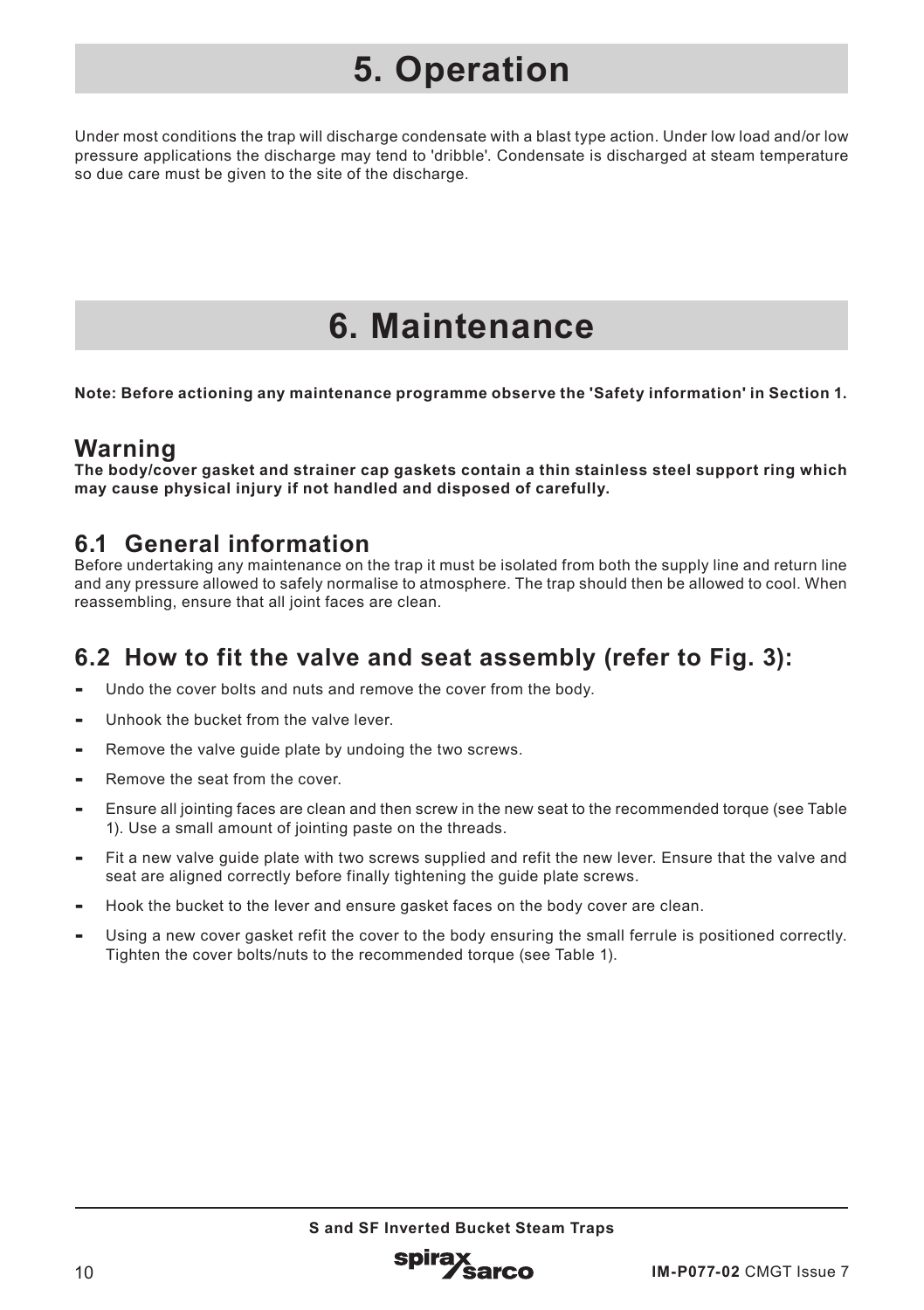## **6.3 How to clean/replace the strainer screen (refer to Fig. 3):**

- **-** Undo the strainer cap and remove the screen and gasket.
- **-** Clean or replace the strainer screen.
- **-** Ensure threads are clean.
- **-** Refit a new strainer cap gasket and locate the screen in the strainer cap.
- **-** Screw into the body and tighten to the recommended torque (see Table 1).



| rapie i Recommended agniemny torques |                           |                          |                      |            |               |  |
|--------------------------------------|---------------------------|--------------------------|----------------------|------------|---------------|--|
| Item                                 | <b>Size</b>               |                          | or<br>mm             | $N$ m      | (lbf ft)      |  |
| 3                                    | $\frac{1}{2}$ " - DN15    | 15                       |                      | $25 - 30$  | $(19 - 22)$   |  |
|                                      | $\frac{3}{4}$ " - DN20    | 17                       | ۰                    | $35 - 40$  | $(26 - 30)$   |  |
|                                      | 1" - DN25                 | 22                       |                      | $50 - 60$  | $(37 - 45)$   |  |
|                                      | $1\frac{1}{2}$ " - DN40   | 30                       |                      | $80 - 90$  | $(59 - 67)$   |  |
| 10                                   | $\frac{1}{2}$ " - DN15    | 30                       |                      | $50 - 60$  | $(37 - 45)$   |  |
|                                      | $\frac{3}{4}$ " - DN20    | 36                       |                      | $50 - 60$  | $(37 - 45)$   |  |
|                                      | 1" - DN25                 | 46                       |                      | $70 - 80$  | $(52 - 59)$   |  |
|                                      | $1\frac{1}{2}$ " - DN40   | 50                       |                      | $90 - 110$ | $(67 - 81)$   |  |
| 16                                   | $\frac{1}{2}$ " - DN15    | $\overline{\phantom{0}}$ | $M4 \times 8$        | $2.5 - 3$  | $(2.0 - 2.2)$ |  |
|                                      | $\frac{3}{4}$ " - DN20    | $\overline{\phantom{a}}$ | M5 x 10              | $3 - 4$    | $(2.2 - 3.0)$ |  |
|                                      | 1" - DN25                 | $\overline{\phantom{a}}$ | M5 x 10              | $3 - 4$    | $(2.2 - 3.0)$ |  |
|                                      | 11/ <sub>2</sub> " - DN40 | $\overline{\phantom{a}}$ | M6 x 10              | $5 - 6$    | $(3.7 - 4.4)$ |  |
| 17                                   | $\frac{1}{2}$ " - DN15    | $\overline{\phantom{a}}$ | M8 x 20              | $20 - 25$  | $(15 - 19)$   |  |
|                                      | $\frac{3}{4}$ " - DN20    | -                        | M <sub>12</sub> x 25 | $60 - 70$  | $(45 - 52)$   |  |
|                                      | 1" - DN25                 |                          | M <sub>10</sub> x 30 | $40 - 45$  | $(30 - 34)$   |  |
|                                      | $1\frac{1}{2}$ " - DN40   |                          | M12 x 35             | $60 - 70$  | $(45 - 52)$   |  |

**Table 1 Recommended tightening torques**

**Fig. 3**

**10**